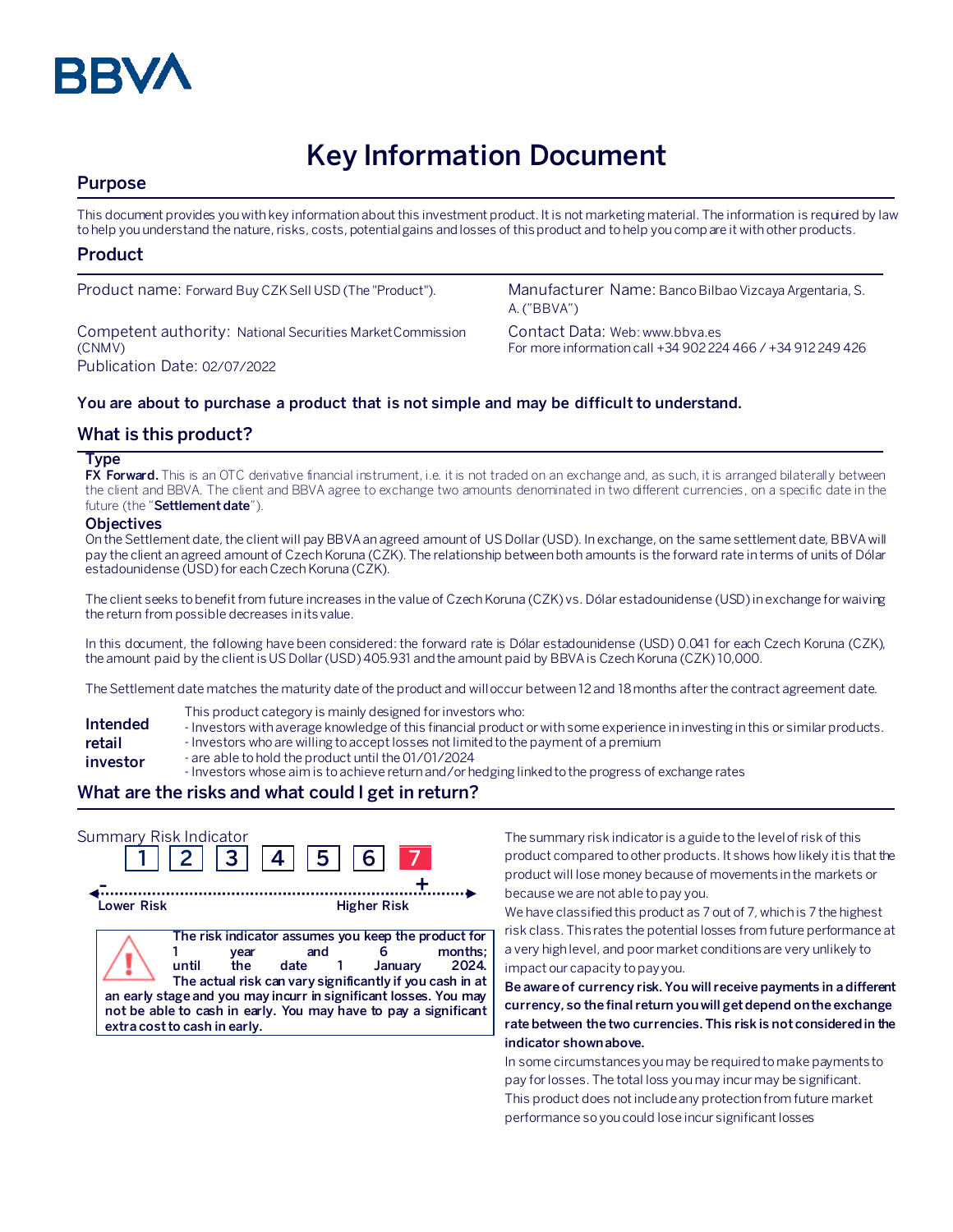#### Performance Scenarios

Market developments in the future cannot be accurately predicted. The scenarios shown are only an indication of some of the p ossible outcomes based on recent returns. Actual returns could be lower.

| Nominal Amount CZK 250,000 |                                            |             |                                       |
|----------------------------|--------------------------------------------|-------------|---------------------------------------|
| <b>Scenarios</b>           |                                            | 1 year      | 1 year and 6 months final<br>maturity |
| Stress scenario            | What you might get back or pay after costs | CZK-154.677 | CZK-56.178                            |
|                            | Loss over nominal amount each year         | $-61.87%$   | $-15.57\%$                            |
| Unfavourable<br>scenario   | What you might get back or pay after costs | CZK-13.806  | CZK-23.441                            |
|                            | Loss over nominal amount each year         | $-5.52%$    | $-6.34\%$                             |
| Moderate<br>scenario       | What you might get back or pay after costs | CZK3.243    | CZK9.428                              |
|                            | Loss over nominal amount each year         | 1.30%       | 2.49%                                 |
| Favourable<br>scenario     | What you might get back or pay after costs | CZK18.258   | CZK38.861                             |
|                            | Loss over nominal amount each year         | 7.30%       | 10.08%                                |

This table shows the money you could get back or pay over the next 1 year and 6 months, under different scenarios, assuming a Nominal Value of CZK 250,000.The scenarios shown illustrate how your Nominal Amount could perform. You can compare them with the s cenarios of other products.The scenarios presented are an estimate of future performance based on evidence from the past on how the value of this investment Nominal Amount varies, and are not an exact indicator. What you get will vary depending on how the market performs and how long you keep the Nominal Amount/product.

The stress scenario shows what you might get back or pay in extreme market circumstances, and it does not take into account the situation where we are not able to pay you. The figures shown include all the costs of the product itself, and includes the costs of your advisor or distributor. The figures do not take into account your personal tax situation, which may also affect how much you get back.

## **What happens if BBVA is unable to pay out?**

The customer would suffer a financial loss. In addition, this product is not covered by the Deposit Guarantee Fund for Financial Institutions or any other guarantee system or guarantor.

In the event of the resolution of BBVA (the process that would apply if BBVA were unviable or if it were foreseeable that it would become unviable in the near future and for reasons of public interest and financial stability it is necessary to avoid it going bankrupt), this product could be converted into shares or the payment obligations undertaken by BBVA to the customer could be reduced and the customer could therefore suffer losses.

#### **What are the costs?**

The Reduction in Yield (RIY) shows what impact the total costs you pay will have on the performance of the product. The total costs take into account one-off, ongoing and incidental costs

The amounts shown here are the cumulative costs of the product itself, for three different holding periods. They include potential early exit penalties. The figures assume a Nominal Value of 250,000 CZK. he figures are estimates and may change in the future.

#### **Costs Over Time**

| Nominal Amount CZK 250,000      |                          |                                                                                       |
|---------------------------------|--------------------------|---------------------------------------------------------------------------------------|
| <b>Scenarios</b>                | If you exit after 1 year | If you cash in at the end of the<br>recommended holding period 1 year<br>and 6 months |
| Total costs                     | CZK 5.083.27             | CZK 2.581.45                                                                          |
| Impact on return (RIY) per year | 2.03%                    | 0.69%                                                                                 |

Composition of costs

The table below shows:

- the impact each year of the different types of costs on the performance of the product at the end of the recommended holding period;
- the meaning of the different cost categories.

| This table shows the impact on return per year |             |       |                                                                                                                                                                                   |
|------------------------------------------------|-------------|-------|-----------------------------------------------------------------------------------------------------------------------------------------------------------------------------------|
| One-off<br>costs                               | Entry costs | 0.69% | The impact of the costs you pay when entering your investment. The impact of the costs already<br>included in the price. This includes the costs of distribution of your product. |